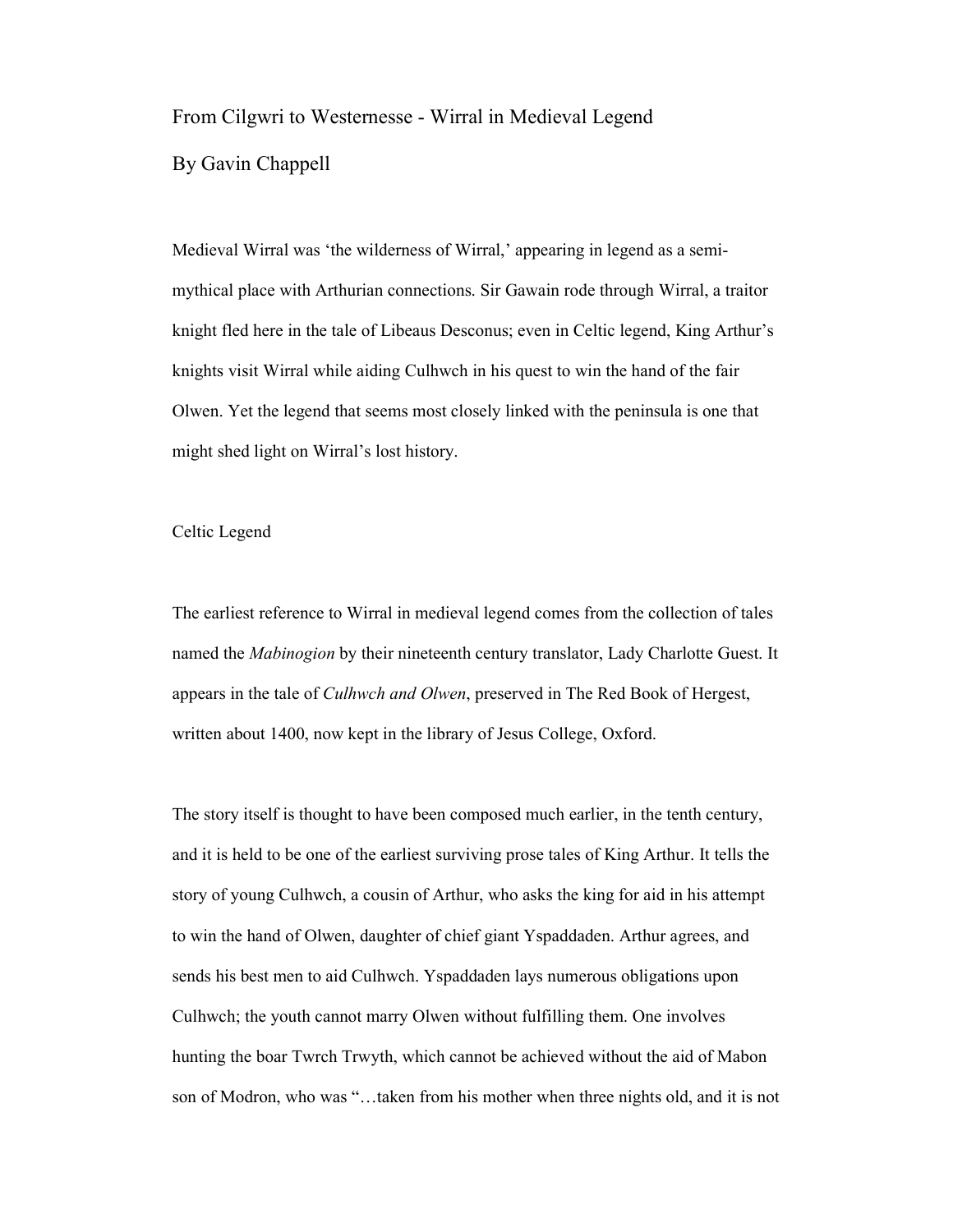known where he now is, nor whether he is living or dead." (Lady Charlotte Guest's translation).

In their quest for one who knows of Mabon's whereabouts, Arthur's men question a series of wise animals. They

*…came to the Ousel of Cilgwri. And Gwrhyr adjured her for the sake of Heaven, saying, "Tell me if thou knowest aught of Mabon the son of Modron, who was taken when three nights old from between his mother and the wall."* 

*And the Ousel answered, "When I first came here, there was a smith's anvil in this place, and I was then a young bird; and from that time no work has been done upon it, save the pecking of my beak every evening, and now there is not so much as the size of a nut remaining thereof; yet the vengeance of Heaven be upon me, if during all that time I have ever heard of the man for whom you inquire. Nevertheless I will do that which is right, and that which it is fitting that I should do for an embassy from Arthur. There is a race of animals who were formed before me, and I will be your guide to them."* 

*So they proceeded to the place where was the Stag of Redynvre…* 

(Ibid).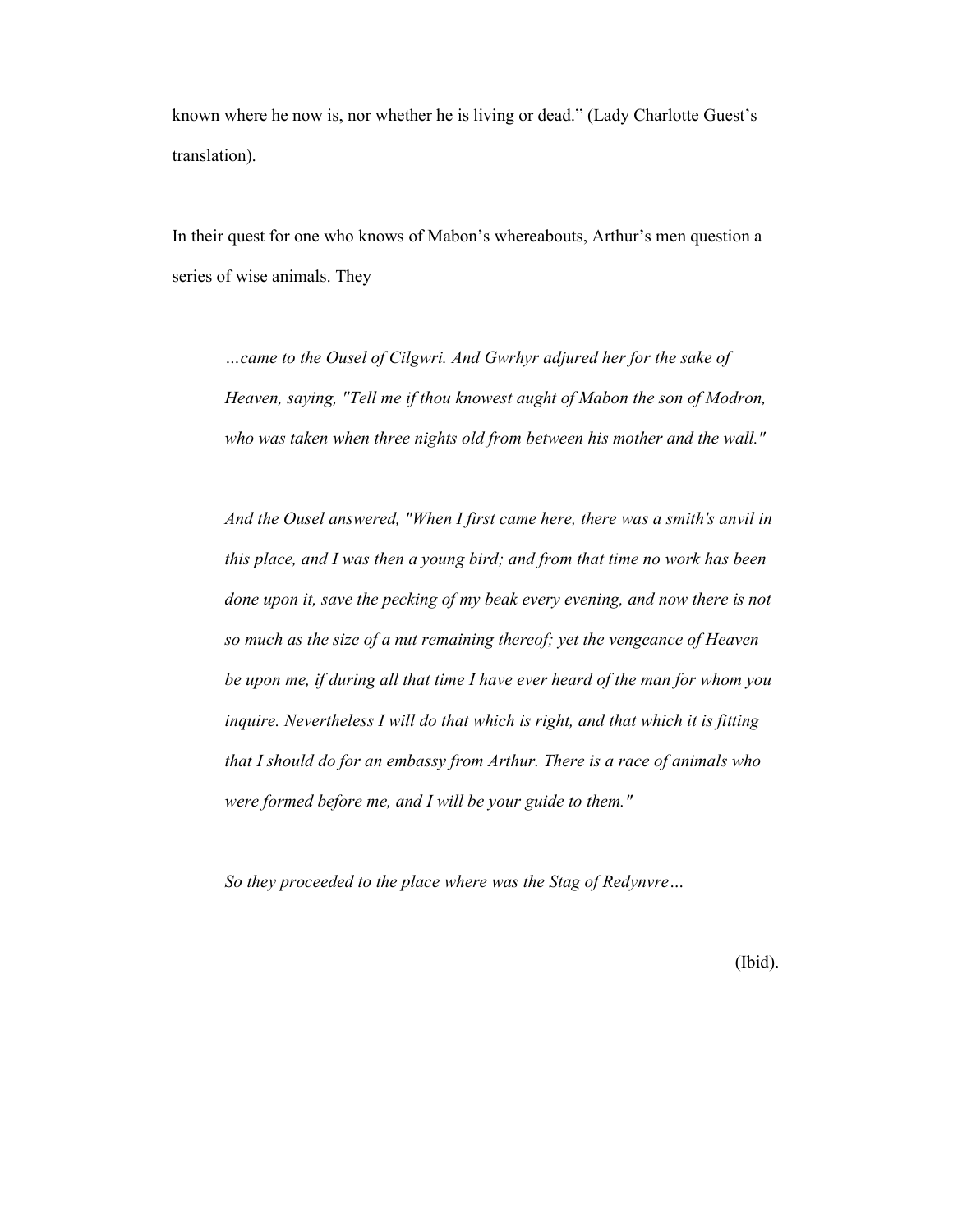An ousel is a blackbird; Cilgwri is the Welsh name for Wirral. So Arthur's men came to Wirral seeking wisdom from an elderly local blackbird!

Sir Gawain

The next Arthurian story to mention Wirral comes from a manuscript roughly contemporary with the Red Book of Hergest.

In *Sir Gawayne and the Grene Knight* Sir Gawain rashly accepts a challenge one New Year from a giant green knight who rides into Arthur's court. The Green Knight says that he will let anyone strike him with an axe on the condition that he can give a return blow in a year's time. Gawain decapitates the giant, but the headless body picks up its head which tells Gawain to meet him at the Green Chapel in a year to fulfil the agreement.

Ten months later, Gawain rides north from Arthur's court. He enters North Wales, where

*…All the isles of Anglesey on his left hand he holds, and fares over the fords by the forelands, over at the Holy Head, till he regained the shore in the wilderness of Wirral – lived there few that either God or man with good heart loved. And ever he asked, as he travelled, of any he met, if they had heard any noise of a knight in green,*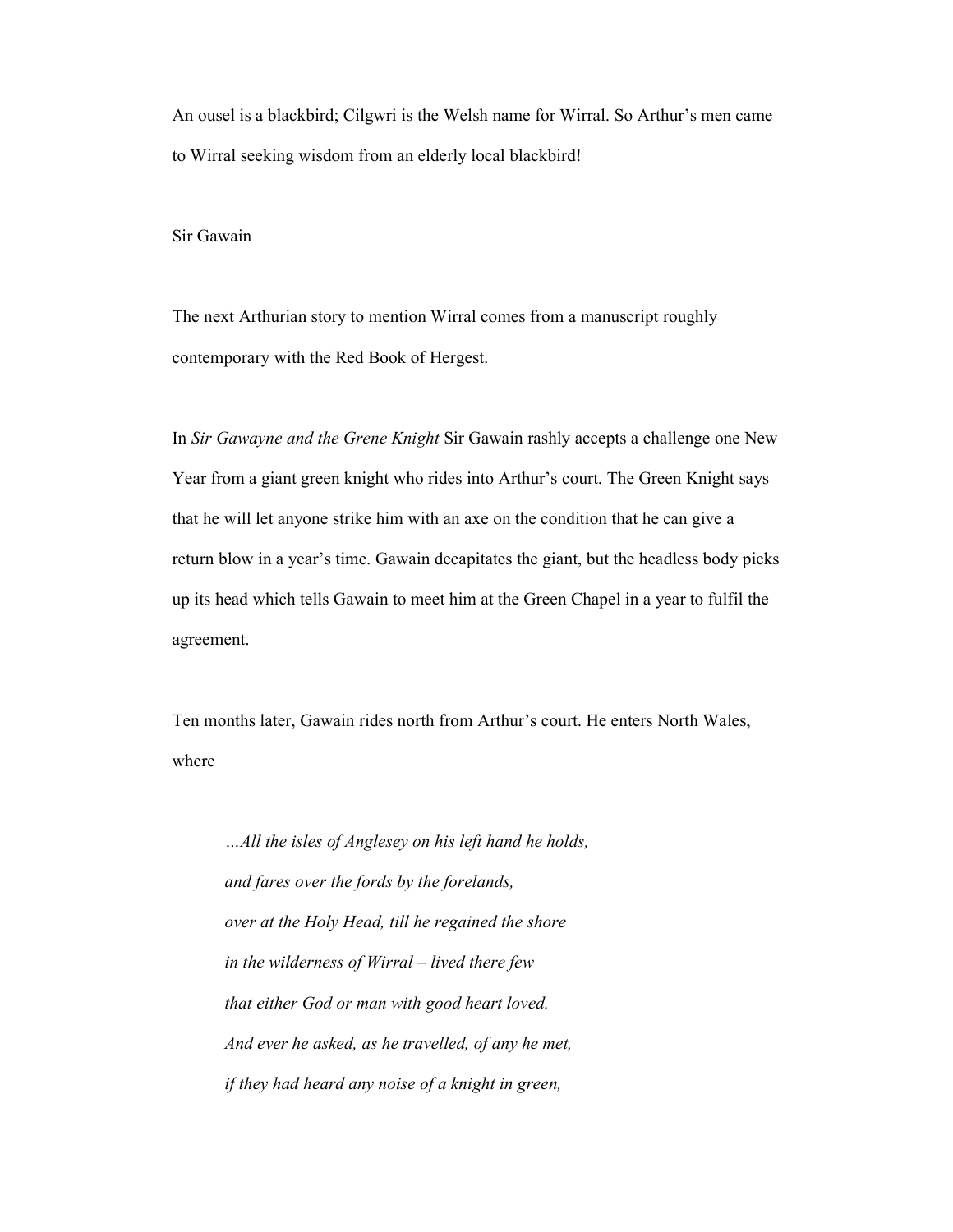*in any place thereabouts, of the Green Chapel; and all answered him no, that never in their life had they seen a stranger of such hues*…

(Author's translation)

Eventually, Sir Gawain reaches the Castle Hautdesert where he stays for Christmas with its owner, Sir Bercilak. Here he learns of the Green Chapel's location, where he faces his final test.

Various clues suggest that the anonymous poet of *Sir Gawayne* came from the vicinity of Wirral. The poem itself is written in the medieval dialect spoken in Cheshire, and it is noticeable that the picture of Arthur's kingdom is vague until it reaches North Wales and Wirral. And after leaving Wirral, a place the poet seems to have held with distaste, Gawain rides back into the world of Arthurian legend.

A theory has been put forward that the poet was Sir John Stanley, brother of Master Forester Sir William, a general ne'er-do-well, sometime outlaw, sometime Knight of the Garter, who joined his brother in terrorising the people of Wirral during the fourteenth century. If Sir John was the poet, his description of the peninsula as a place whose inhabitants were unloved by God or Man seems more than a little ironic.

The Fair Unknown

Medieval Wirral also appears in a poem about Gawain's illegitimate son Guinglain, *Libeaus Desconus*.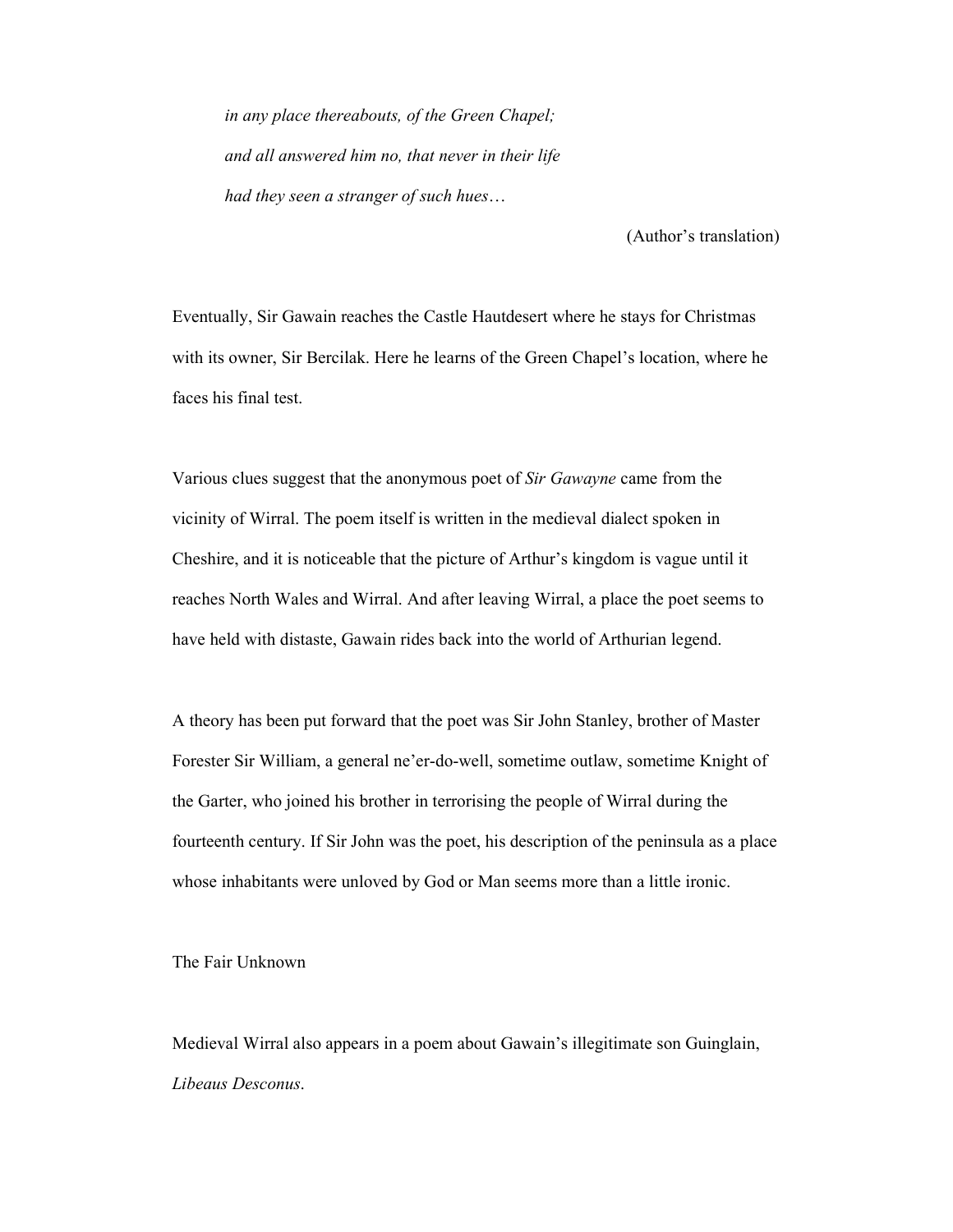Guinglain grows up in the forest, his mother an elf-maiden, his father (and indeed his own name) unknown. He becomes a knight at Arthur's court, and is given the name Libeaus Desconus, the Fair Unknown. Shortly after, a damsel and a dwarf ride in to tell Arthur that the Lady of Sinadon has been imprisoned by sorcerers. To the damsel's anger, Arthur gives the quest to the new-made knight. Despite the doubts of the damsel, Libeaus soon proves himself by defeating a series of giants and similar antagonists. These include a traitor knight, who the dwarf identifies him as Sir Otis

*…that served my lady some while seemly in her hall. When she was take with guile, He fled for doubt of peril West into Wirral.* 

(Author's translation).

The implication seems to be that Wirral is a haunt of outlaw knights. Perhaps this is a reference to the Stanleys. Guinglain defeats Sir Otis and his men in a "green forest" – is this the Forest of Wirral? It seems that he is unconsciously retracing his unknown father's footsteps.

This poem is to be found in a manuscript (MS Cotton Caligula A.ii), preceding Thomas Chestre's *Sir Launfal*. *Libeaus Desconus'* author is unknown, but some scholars suggest that Thomas Chestre also wrote it. Although Chestre wrote in the dialect of the southeast Midlands, his surname suggests that his ancestors came from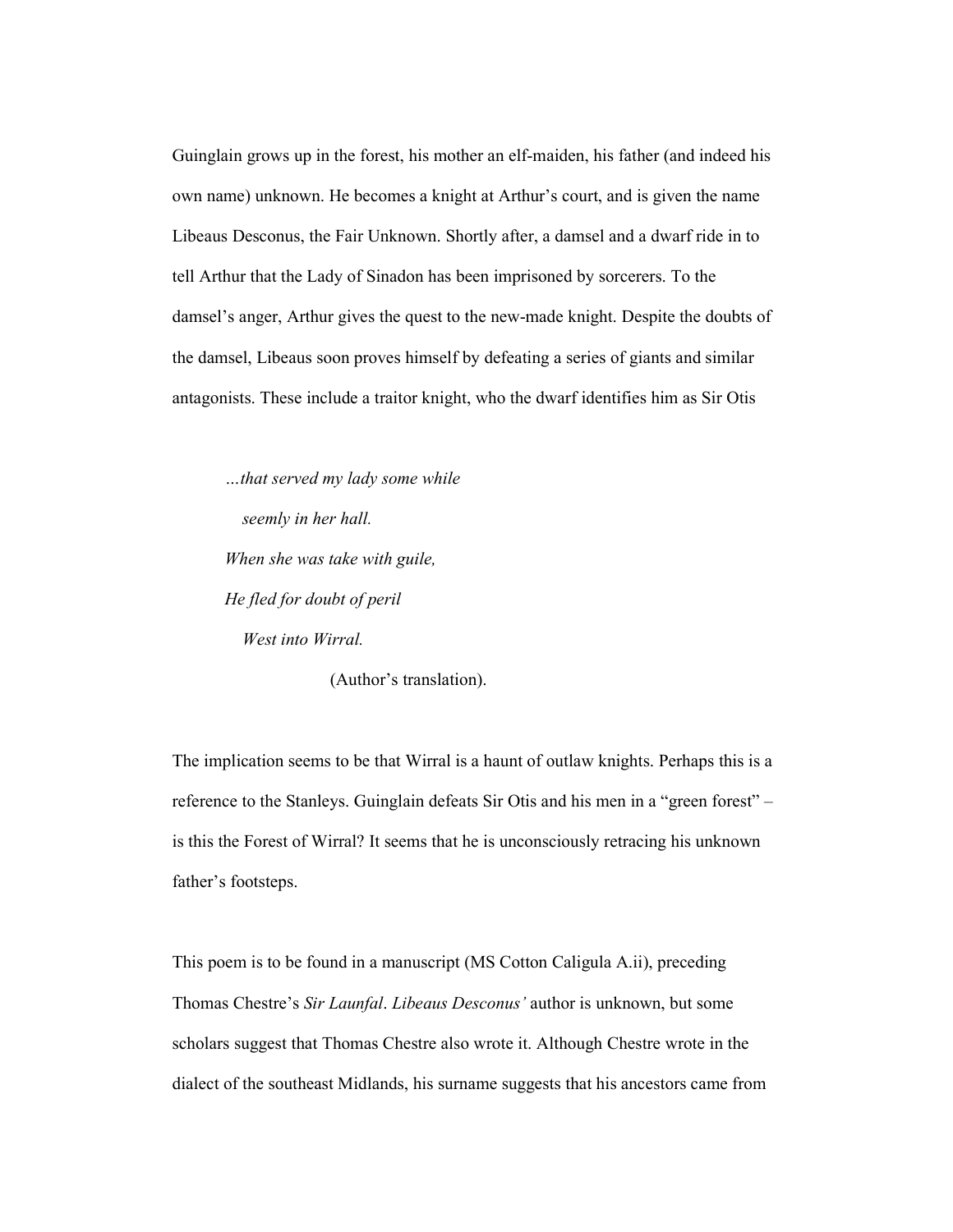the vicinity of Wirral. The peninsula's appearance in the poem is unexpected, not to say bizarre, but the poet's opinion seems to agree with that of the Gawain poet.

## King Horn

The fourth and final medieval poem to describe Wirral never refers to it by name. However, scholars such as WH Schofield (in *The Story of Horn and Rimenhild*) are sure that Westernesse, main location of the poem *King Horn*, is Wirral – its translation being 'peninsula in the west.' The name may be familiar to readers of Tolkien; he borrowed it from the medieval poem.

*Horn is the son of the king of Suddene, an island identified with the Isle of Man, which during his youth is attacked by Saracen pirates. He and his companions are set adrift in a boat by the Saracen leader, who refuses to kill them outright because he is impressed by Horn's bravery. The boat drifts ashore in Westernesse, a land ruled by King Ailmar. Horn comes to Ailmar's court where he falls in love with the king's daughter, Rymenhild. The Saracens attack Westernesse and Horn defeats them, becoming a hero. However, although his love for Rymenhild is requited, Horn has a rival, the steward Fikenhild who poisons Ailmar against him, resulting in Horn's exile. Horn departs, telling Rymenhild that if he does not return within seven years, she is free to marry another.* 

*He joins King Thurston in Ireland and fights for him for seven years, during that time meeting the Saracen leader, who he kills in combat. Soon after, Horn*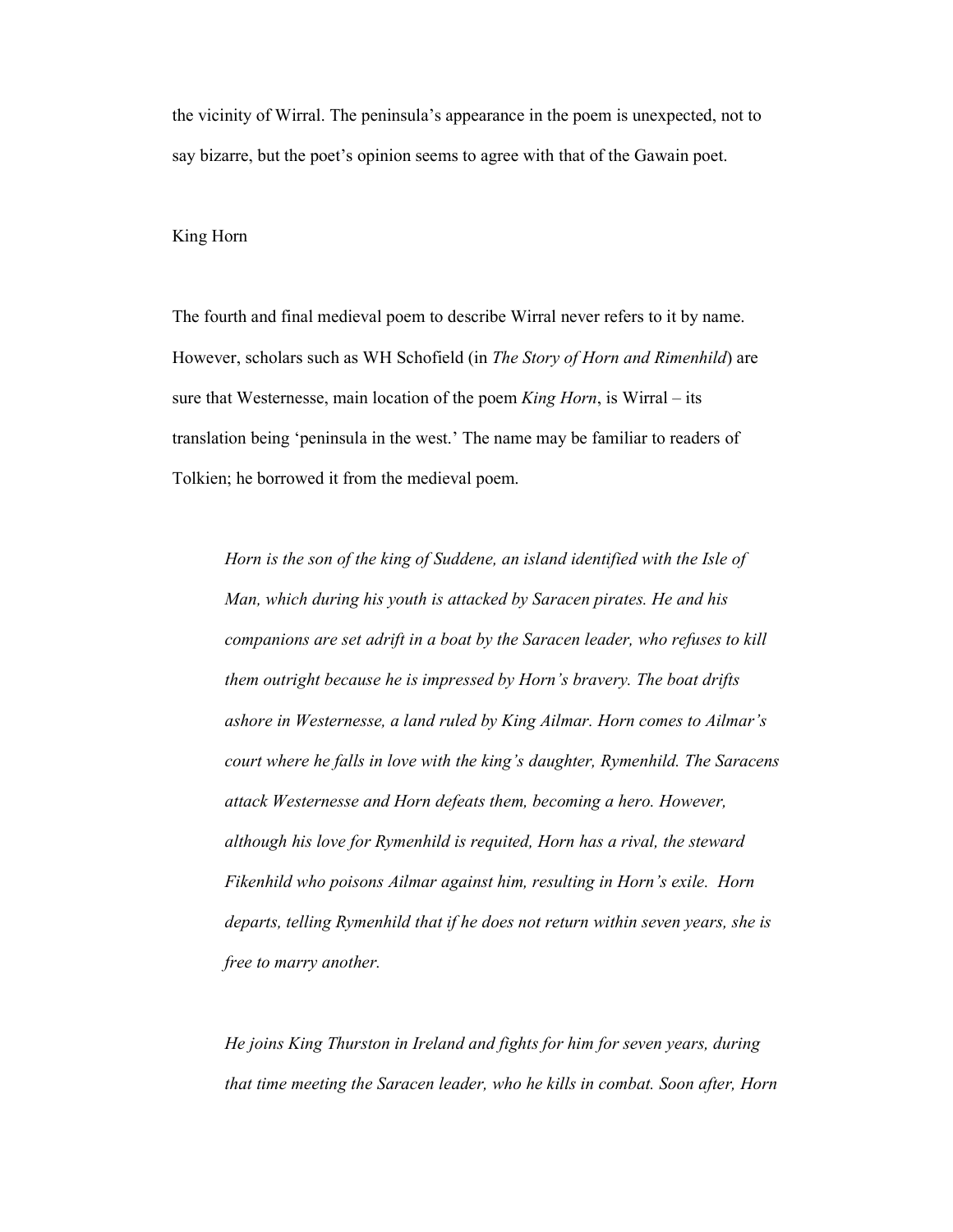*is downcast to hear news of Rymenhild's imminent marriage to King Modi of Reynes (identified by Schofield as Furness in Cumbria). He returns in disguise*  to find the marriage has already taken place. When Rymenhild learns that *Horn still lives, she tries to kill herself in despair: she has no love for King Modi. Horn and his men attack the castle and fight Modi and the wedding guests, killing them. Ailmar agrees to the marriage between Horn and Rymenhild, but Horn refuses to marry until he has freed Suddene from the Saracens. After many more adventures, Horn and Rymenhild become king and queen of Suddene.*

If Westernesse is to be identified as Wirral, as WH Schofield suggests, when exactly is the story set? The poem itself dates from the thirteenth century but it seems to refer to earlier times. The Saracens are clearly an anachronism; no Islamic corsairs were to be found in these waters before the Barbary Pirates, centuries later. However, pagan pirates of another denomination were a significant feature in the ninth to eleventh centuries, and it is generally believed that the Saracens of King Horn were originally Vikings. The Norsemen settled in Wirral, as is well known, and many place names of Norse origin prove this. But is there evidence of an attack like the one in King Horn?

In the year 980, according to the *Anglo-Saxon Chronicle*, the Vikings renewed their attacks on England, raiding not only Southampton and Kent, but also Cheshire. The *Life* of St Werburgh states that the Vikings ravaged Wirral and describes them as 'subreguli' – under-kings. They seem to have been the Vikings known to the Welsh Annals as the Black Host. Led by Gudrod Haraldsson, king of the Hebrides, these raiders terrorised the lands around the Irish Sea throughout the 970s and 980s. Gudrod